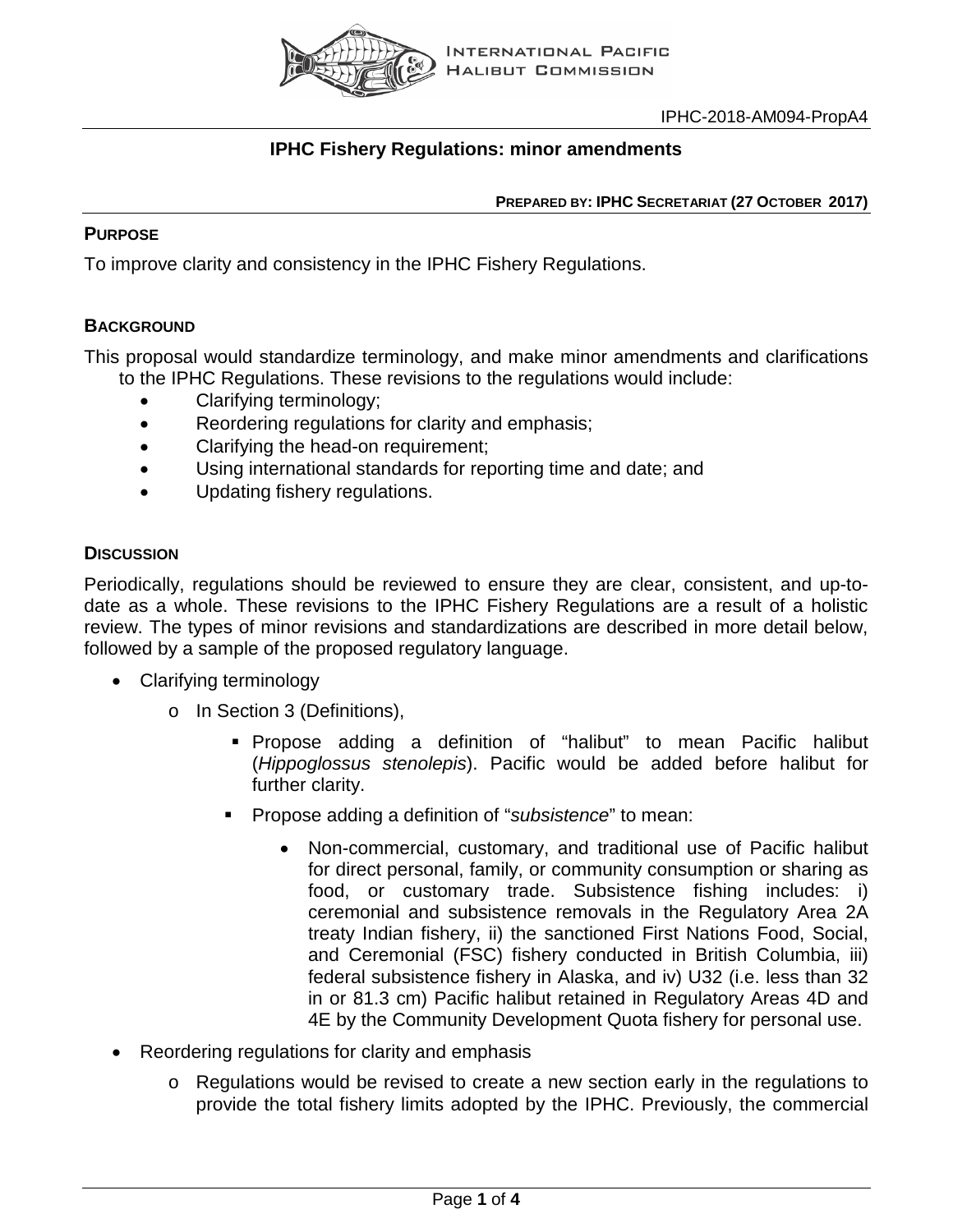catch limits were reported in Section 11 of the regulations, the U.S. Treaty Indian Tribes in Section 22, and the U.S. sport limits in Sections 26 and 28. However, the limits for the entire Pacific halibut fishery, including sport, subsistence, and incidental mortality were not reported. This new section would report all limits by IPHC Regulatory Area adopted by the IPHC Commissioners. For example, the new section would report the following:

|                                                                          | Limit    |     |
|--------------------------------------------------------------------------|----------|-----|
| <b>Regulatory Area</b>                                                   | (pounds) | (t) |
| Area 2A (California, Oregon, and Washington)                             |          |     |
| Non-treaty directed commercial (south of Pt. Chehalis)                   |          |     |
| Non-treaty incidental catch in salmon troll fishery                      |          |     |
| Non-treaty incidental catch in sablefish fishery (north of Pt. Chehalis) |          |     |
| Treaty Indian commercial                                                 |          |     |
| Treaty Indian ceremonial and subsistence (year-round)                    |          |     |
| Sport - Washington                                                       |          |     |
| Sport - Oregon                                                           |          |     |
| Sport - California                                                       |          |     |
| Area 2B (British Columbia) (includes sport catch allocation)             |          |     |
| Area 2C (southeastern Alaska) (combined commercial/guided sport)         |          |     |
| Commercial fishery                                                       |          |     |
| Guided sport fishery                                                     |          |     |
| Area 3A (central Gulf of Alaska) (combined commercial/guided sport)      |          |     |
| Commercial fishery                                                       |          |     |
| Guided sport fishery                                                     |          |     |
| Area 3B (western Gulf of Alaska)                                         |          |     |
| Area 4A (eastern Aleutians)                                              |          |     |
| <b>Area 4B</b> (central/western Aleutians)                               |          |     |
| <b>Areas 4CDE</b>                                                        |          |     |
| Area 4C (Pribilof Islands)                                               |          |     |
| Area 4D (northwestern Bering Sea)                                        |          |     |
| Area 4E (Bering Sea flats)                                               |          |     |
| <b>Total</b>                                                             |          |     |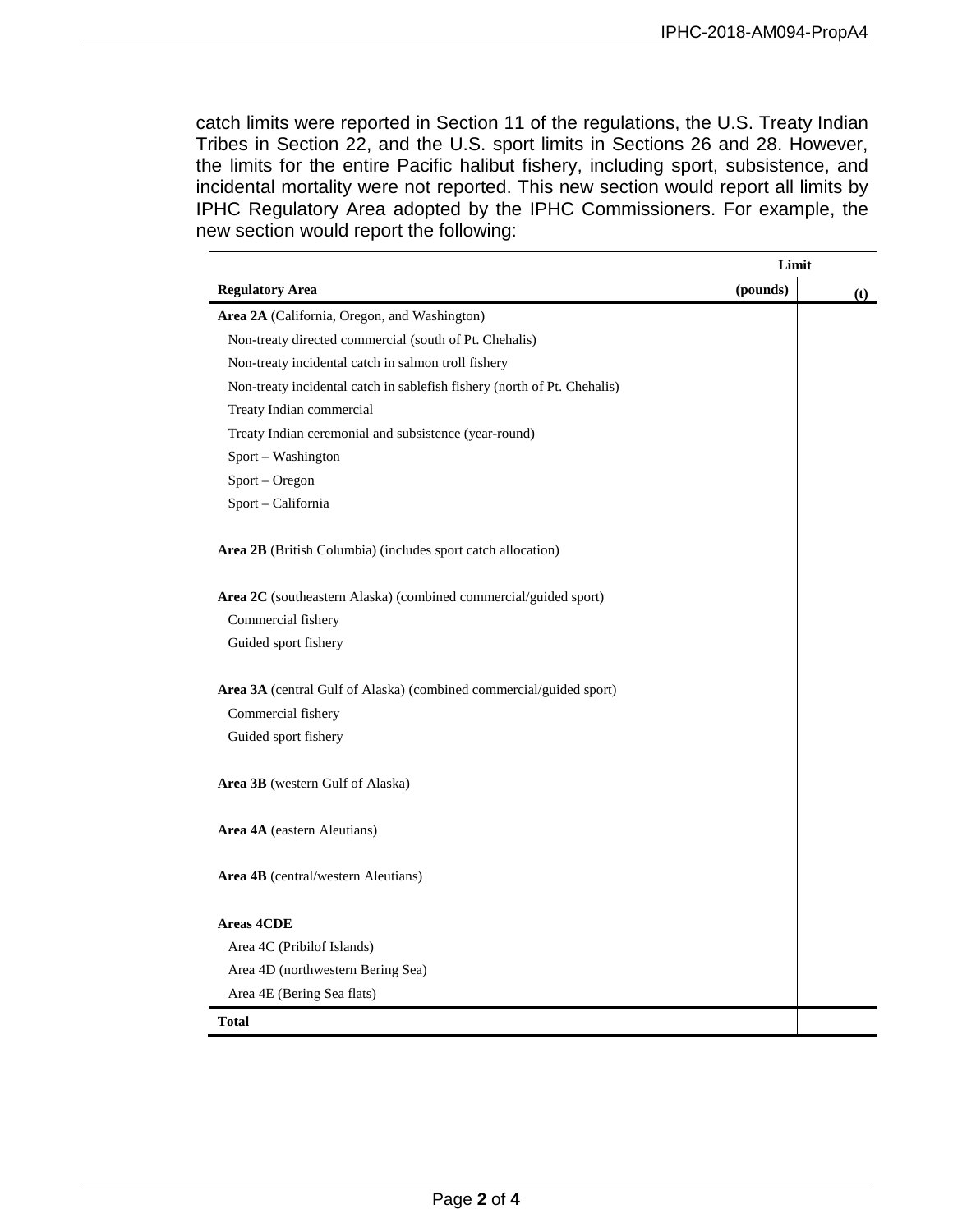- $\circ$  If a new fishery limits section is created and section references are updated, the IPHC Secretariat suggests moving some sections earlier in the order to reflect their broad application. For example, Sect. 6 (Regulatory Areas) would immediately follow Sect. 3 (Definitions), followed by the new fishery limits section. Sect.4 (Licensing Vessel for Area 2A) would move further back in the document. For 2017, the sections that apply to all Pacific halibut fishing were ordered as follows:
	- 1. Short Title
	- 2. Application
	- 3. Definitions
	- 4. Licensing Vessels for Area 2A
	- 5. In-Season Actions
	- 6. Regulatory Areas
- Clarifying the head-on requirement
	- o All IPHC Regulatory Areas are subject to the head-on requirement, including IPHC Regulatory Area 2A. IPHC Regulatory Area 2A has required Pacific halibut to be landed with the head intact since 1991 to assist in collecting data on length and age (from otoliths) from an area where most fish were previously landed head-off and where assessment data needs were not being met (see IPHC [Technical Report 27](http://www.iphc.int/publications/techrep/tech0027.pdf) (p.26). In 2017, the IPHC expanded the requirement coastwide (with an exception for product frozen at sea in all IPHC Regulatory Areas, except IPHC Regulatory Area 2A). Based on the new regulatory language, some IPHC Regulatory Area 2A stakeholders questioned whether the head-on requirement still applied to them. The following proposed revisions would clarify that the head-on requirement applies to all IPHC Regulatory Areas, including IPHC Regulatory Area 2A:
		- a. Revise the head-on requirement language at Sect. 13(2) to address uncertainty heard from IPHC Regulatory Area 2A processors whether this applies in their area, as follows:

*(2) No person on board a vessel fishing for, or tendering, halibut in any IPHC Regulatory Area shall possess any halibut that has had its head removed, except that halibut frozen at sea with its head removed may be possessed on board a vessel by persons in Areas 2B, 2C, 3A, 3B, 4A, 4B, 4C, 4D, and 4E if authorized by Federal regulations.*

b. Remove the option for head-off reporting on the State fish ticket in IPHC Regulatory Area 2A (Sect. 17(7)). This is confusing and unnecessary as the weight of the Pacific halibut must be recorded at the time of the offload with the head intact.

> *(7) The individual completing the State fish tickets for the Area 2A fisheries as referred to in paragraph (6) must additionally record whether the halibut weight is of head-on or head-off fish.*